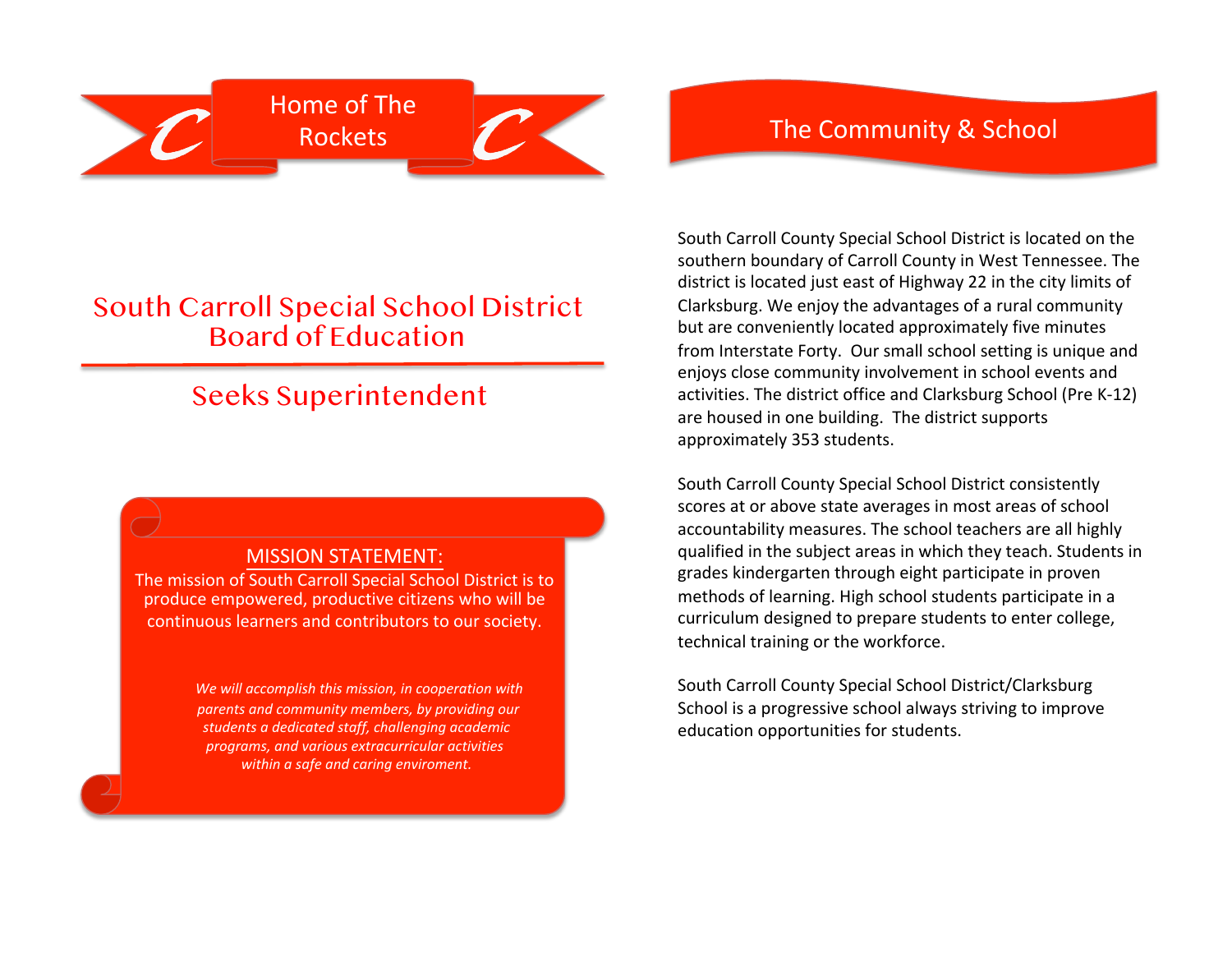## **The Application Process**

Qualified candidates wishing to be considered for this position must submit the following items **2 臨犯** 

| 胛   | <b>FIRAL FIRAL (704 FIRANT)</b> |    |      |  | <b>bbme</b> |
|-----|---------------------------------|----|------|--|-------------|
| 【热的 | œ                               | аp | 202团 |  |             |
|     |                                 |    |      |  |             |



- 1. A formal letter of interest
- 2. A current resume, including accomplishments by position
- 3. A copy of the candidate's Tennessee or other state's license and certifications
- 4. University transcripts
- 5. Names, addresses, email addresses, and telephone numbers of five(5) professional references

The Board of Education will review candidates' qualifications, match those qualifications against the Board's stated criteria, and select candidates to be interviewed.

Additionally, once submitted, application materials are subject to open records requests under Tennessee law.

### **The Position**

The South Carroll Special School District is seeking an experienced, highly qualified and visionary leader as its next Superintendent. The person chosen by the Board will assume the role, effective July 1, 2020.

The Superintendent will serve as chief executive officer of South Carroll Special School District and will be responsible for carrying out all school board policies and supervising the operations of the school system.

Minimum qualifications include: Bachelor's degree required, Master's degree preferred, teaching experience preferred, administrator experience required with proven fiscal responsibilities, and such other qualifications the Board deems desirable.

#### **System Facts**

Grades Served: Pre-K through 12 in 1 School **Student Population: 312** Administration, Faculty and Staff: 2 2 Graduation Rate: 2